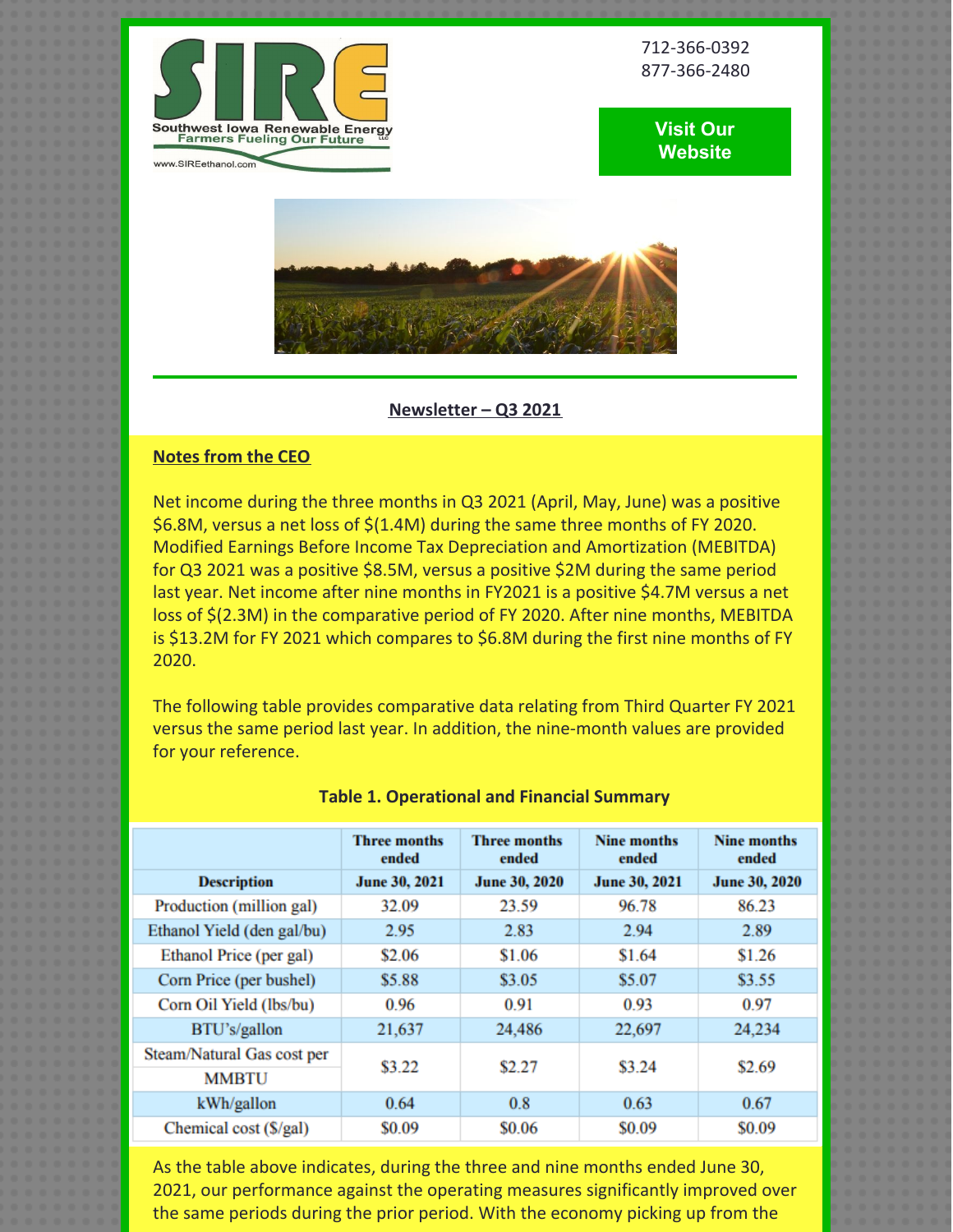COVID-19 doldrums, our production increased to match the opportunity. Ethanol output during the current period was over 8 million gallons higher than third quarter of Fiscal 2020 and our production during the nine-month ended June 30, 2021, production was over 10 million gallons higher than the prior nine-month period. Ethanol yield, BTU's per gallon and to an extent, distillers corn oil yield all improved as well. The third quarter of our fiscal year is typically when we schedule our annual maintenance outage. That was the case during Fiscal 2021 with our Plant going offline for five days in May.

For further performance comparison of operating measures, the cost of production data on a cents per gallon basis is presented in Table 2.

*[The following table excludes noncash depreciation that is included in "Fixed Cost" and "General and Administrative Cost" ("G&A") in the Statement of Operations included later in this document in the calculation of the cost per gallon of ethanol produced]*

|                   | Metric | <b>YTD Fiscal 2021</b> | <b>Fiscal 2020</b> | <b>Fiscal 2019</b> |
|-------------------|--------|------------------------|--------------------|--------------------|
| Variable Cost     |        | \$0.206                | \$0.207            | \$0.244            |
| <b>Fixed Cost</b> |        | 0.115                  | 0.129              | 0.121              |
| G&A Cost          |        | 0.041                  | 0.043              | 0.038              |
| Total             |        | \$0.362                | \$0.379            | \$0.403            |

#### **Table 2. Cost per gallon**

We continue to make positive strides in achieving the goals set out in our "5-10- 20" initiative. As a reminder, the "5" represents a goal of 5% increase in efficiency/yield, the "10" represents a goal of 10% reduction in production expense and "20" is for 20% improvement in energy efficiency from fiscal 2019 levels by the end of fiscal 2022. While we are making strides on all fronts, even with the unexpected impact of COVID, our team has done a particularly good job of expense reduction.

Based on the results through the first three quarters of Fiscal 2021, expenses are at the goal we set, albeit a year early. For context, the four cents per gallon improvement in our expense profile, applied to the gallons we have produced thus far, amounts to approximately \$3.8 million of cost reduction. Importantly, we see additional opportunities for savings.

In December, the board approved adding 1.5 million bushels of corn storage capacity to the SIRE footprint. The project consists of two 750,000-bushel bins, electrical capacity upgrades, filling and reclaim equipment. We expect the bins to be available for use this fall and it appears that the project is slightly ahead of schedule.

There has been a lot of attention in the media to the issue of climate change and the role carbon plays in its exacerbation. The petroleum based liquid fuels transportation sector is a significant source of emissions and this fact has many expressing the opinion that electric vehicles are the answer. Putting all of one's eggs in a single basket is rarely, if ever, a good approach. As recently as last February, we were all witness to the impact that a widespread winter storm could have on the electrical grid in states like Texas and Oklahoma. As a country, our infrastructure is not robust enough to support a single solution approach to carbon, nor should it be. We need the strength that diversity provides. The biofuels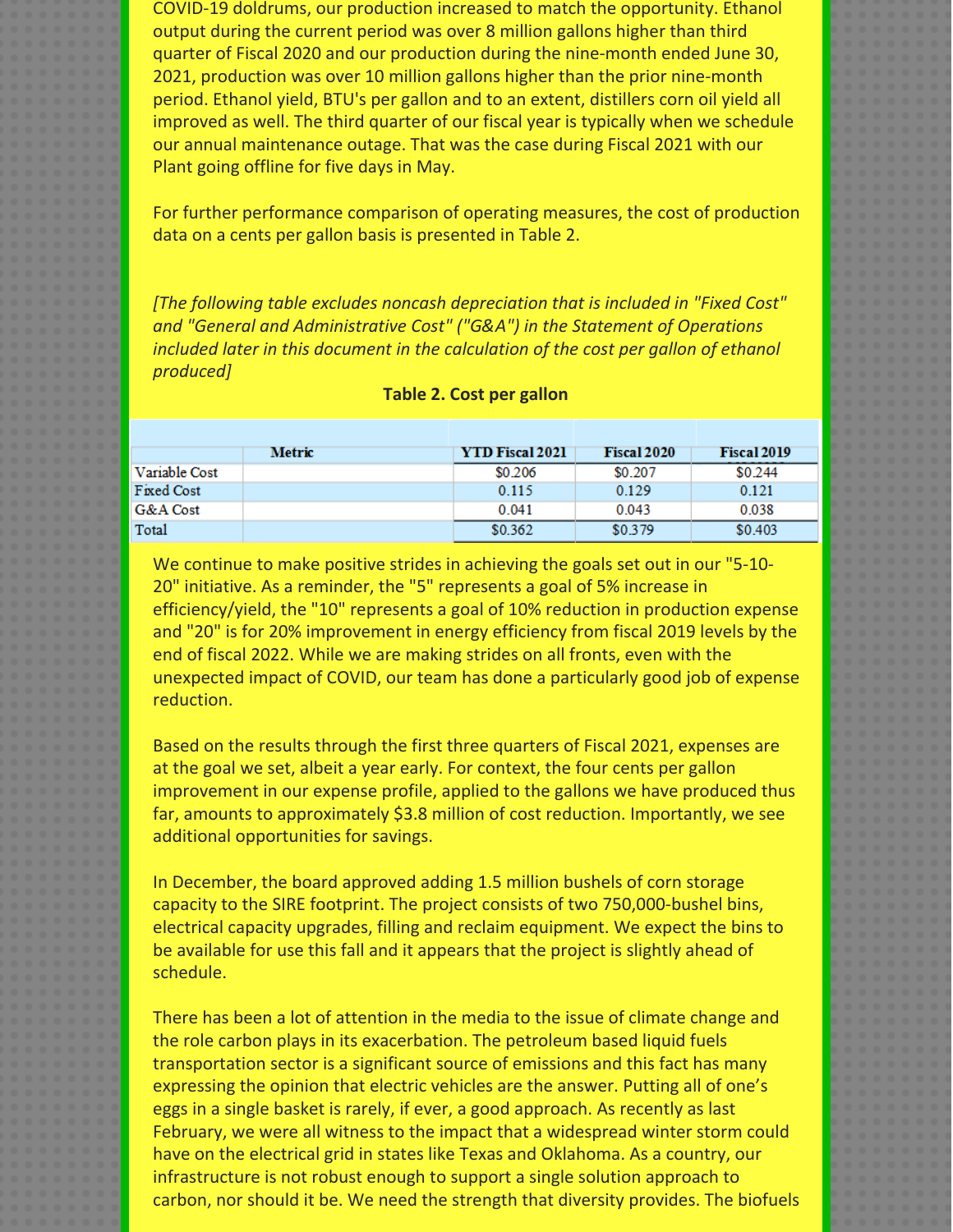industry has been part of the environmental solution since its inception. As the ethanol process has evolved and become more efficient, our carbon footprint has improved as well.

A technology that has the potential to bring a significant reduction to the amount of carbon that is released into the atmosphere is carbon sequestration. Essentially, carbon sequestration is the process of capturing carbon dioxide, compressing it into liquid form, and storing it in geological formations that prevent it from being re-released. An ethanol plants' natural fermentation process represents a very clean, and desirable, source of carbon that lends itself well to sequestration. However, a major challenge is that most ethanol plants are not located on top of, or near, the geological formations required to successfully sequester the carbon dioxide. This challenge has resulted in the creation of several new businesses that are focused on aggregating the carbon dioxide from ethanol plants and then developing pipeline systems to transport the carbon dioxide to locations suited for geological sequestration. SIRE is actively engaged with these companies to determine if one company's model fits SIRE's strategic goals better than another. Among the myriad of components, we need to evaluate are the costs, our market access to areas of the country (currently, California, Oregon and Washington) that have adopted low carbon fuel standards (LCFS), and the evolving political environment. When SIRE was built, there was existing broad demand for ethanol. In the case of carbon sequestration, there are very limited LCFS markets relative to the announced projects, and gallons they represent that intend to send product to those markets. This doesn't make carbon sequestration a pointless topic for SIRE. It simply represents a reality that we need to thoughtfully consider.

Our management team continues to evaluate opportunities to add value to our production process by diversifying into high protein feed along with measures to reduce the carbon index ("CI") of the ethanol we produce. We believe that consolidation within the ethanol industry, coupled with our location, good operating efficiencies and our solid team may provide new opportunities for our plant.

Mike Jerke, CEO Southwest Iowa Renewable Energy, LLC 712.352.5002

*Financial Results*

**SOUTHWEST IOWA RENEWABLE ENERGY, LLC Summary Statements of Operations Unaudited (Dollars in thousands, except per unit data)**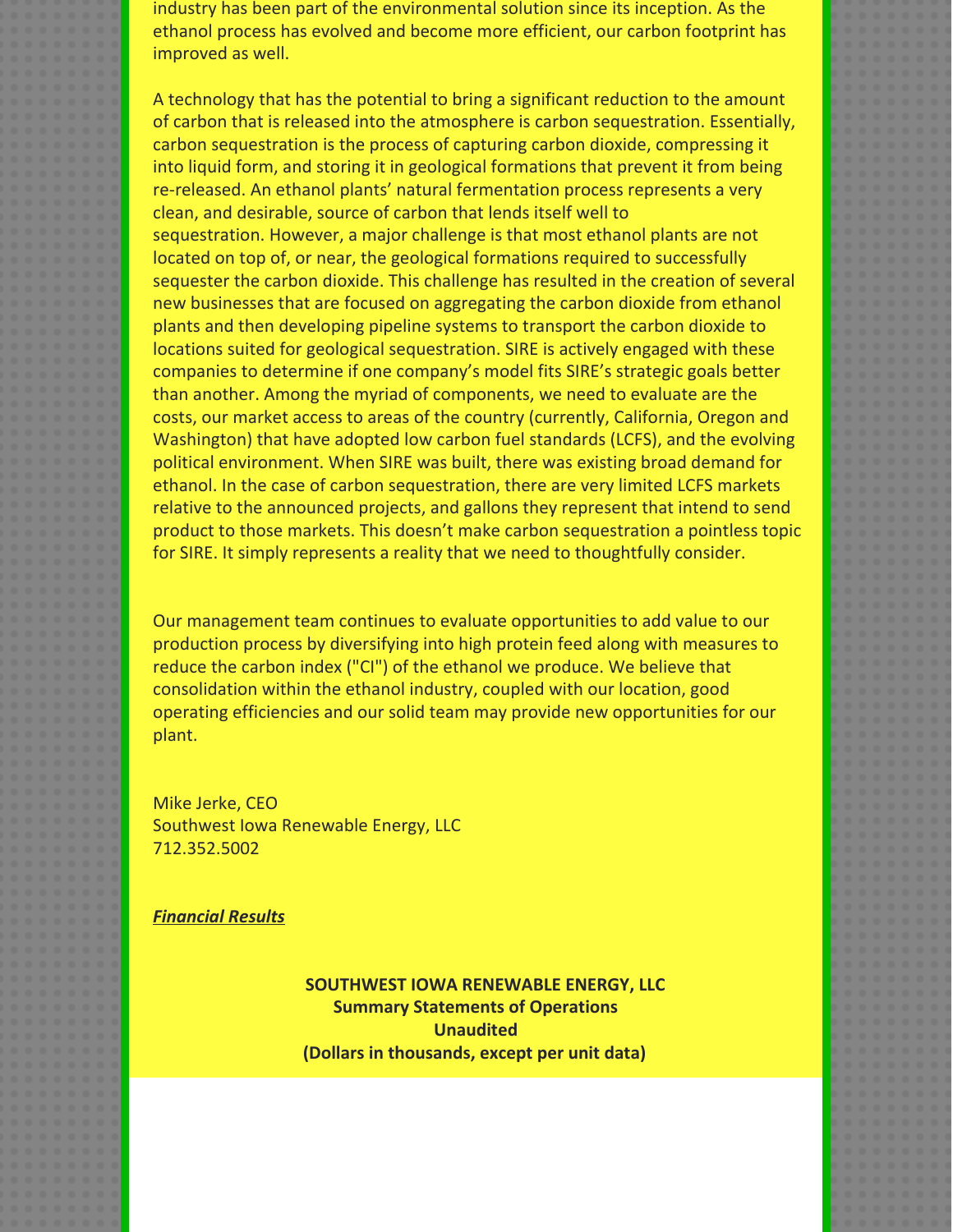|                                                              | <b>Three Months Ended June 30,</b> |            | <b>Nine Months Ended June 30,</b> |            |
|--------------------------------------------------------------|------------------------------------|------------|-----------------------------------|------------|
|                                                              | 2021                               | 2020       | 2021                              | 2020       |
| Revenues                                                     | \$87,869                           | \$34,107   | 213,280                           | \$146,500  |
| Cost of Goods Sold                                           | 79,301                             | 34,040     | 204,119                           | 143,857    |
| <b>Gross Margin</b>                                          | 8.568                              | 67         | 9.161                             | 2,643      |
| General and administrative                                   |                                    |            |                                   |            |
| expenses                                                     | 1,305                              | 1.288      | 3.940                             | 3.811      |
| Interest and other expense, net                              | 509                                | 196        | 502                               | 1.146      |
| <b>Net Income (Loss)</b>                                     | \$6,754                            | \$(1,417)  | \$4,719                           | \$(2,314)  |
|                                                              |                                    |            |                                   |            |
| <b>Weighted Average Units</b><br><b>Outstanding, Basic</b>   | 8.975                              | 8.975      | 8.975                             | 10.210     |
| <b>Weighted Average Units</b><br><b>Outstanding, Diluted</b> | 8,975                              | 8,975      | 8,975                             | 10,210     |
| Net Income (Loss) per unit, Basic                            | \$752.53                           | \$(157.88) | \$525.79                          | \$(226.64) |
| Net Income (Loss) per unit, Diluted                          | \$752.53                           | \$(157.88) | \$525.79                          | \$(226.64) |
|                                                              |                                    |            |                                   |            |

# *Modified EBITDA*

Management uses Modified EBITDA, a non-GAAP measure, to measure the Company's financial performance and to internally manage its business. Management believes that Modified EBITDA provides useful information to investors as a measure of comparison with peer and other companies. Modified EBITDA should not be considered an alternative to net income or cash flow as determined in accordance with generally accepted accounting principles. Modified EBITDA calculations may vary from company to company. Accordingly, our computation of Modified EBITDA may not be comparable with a similarly titled measure of another company.

Modified EBITDA, which is defined as earnings before interest, income taxes, depreciation, amortization, unrealized hedging gains and losses, and other significant noncash expenses was \$8.5 million for the three months ended June 30, 2021, compared to \$2 million for the three months ended June 30, 2020. Modified EBITDA was \$13.2 million for the nine months ended June 30, 2021, compared to \$6.8 million for the nine months ended June 30, 2020. The following sets forth the reconciliation of net income to Modified EBITDA for the periods indicated:

|                                   | Three Months Ended June 30, |                  | Nine Months Ended June 30, |                  |
|-----------------------------------|-----------------------------|------------------|----------------------------|------------------|
|                                   | 2021                        | 2020             | 2021                       | 2020             |
|                                   | <b>Unaudited</b>            | <b>Unaudited</b> | <b>Unaudited</b>           | <b>Unaudited</b> |
|                                   | in 000's                    | in 000's         | in 000's                   | in 000's         |
|                                   |                             |                  |                            |                  |
| Net Income (Loss)                 | \$6,754                     | \$(1,417)        | \$4,719                    | \$(2,314)        |
| Interest expense, net             | 524                         | 574              | 1,522                      | 1,568            |
| Depreciation                      | 2.764                       | 2,741            | 8,290                      | 7,946            |
| <b>EBITDA</b>                     | 10,042                      | 1.898            | 14,531                     | 7.200            |
|                                   |                             |                  |                            |                  |
| Unrealized Hedging Loss<br>(Gain) | (1, 578)                    | 97               | (1, 302)                   | (448)            |
|                                   |                             |                  |                            |                  |
| Modified EBITDA                   | \$8,464                     | \$1,995          | \$13,229                   | \$6,752          |

About Southwest Iowa Renewable Energy, LLC:

SIRE is located on 275 acres in Council Bluffs, Iowa, operating a 140 million gallon per year ethanol plant. SIRE began producing ethanol in February 2009 and sells its ethanol, distillers grains, corn syrup, and corn oil in the continental United States,